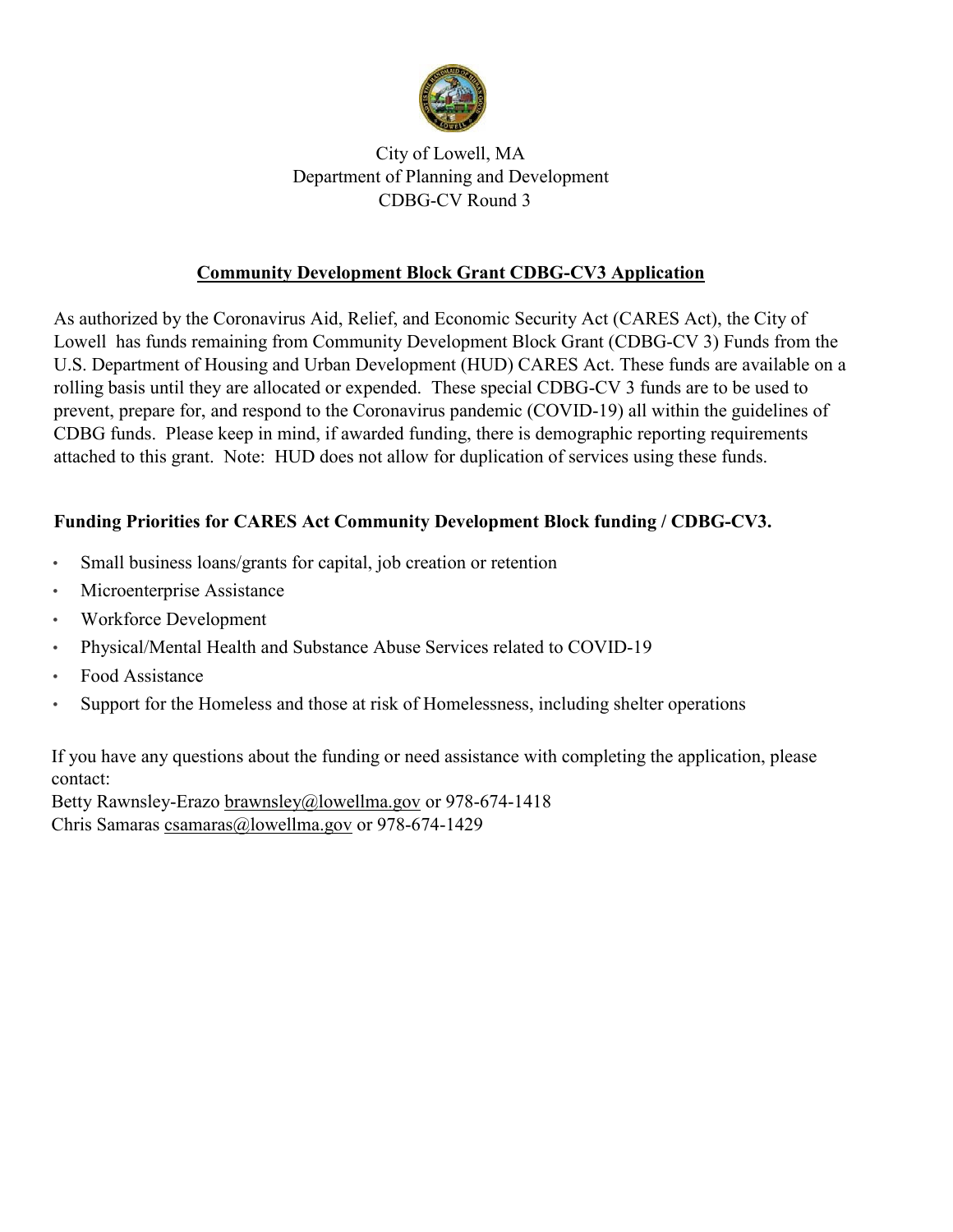#### **Part 1: Applicant Information:**

- Organization Name: \_\_\_\_\_\_\_\_\_\_\_\_\_\_\_\_\_\_\_\_\_\_\_\_\_\_\_\_\_\_\_\_\_\_\_\_\_\_\_\_\_\_\_\_\_\_\_\_\_\_\_\_\_\_\_\_\_\_\_\_\_\_
- Organization Address \_\_\_\_\_\_\_\_\_\_\_\_\_\_\_\_\_\_\_\_\_\_\_\_\_\_\_\_\_\_\_\_\_\_\_\_\_\_\_\_\_\_\_\_\_\_\_\_\_\_\_\_\_\_\_\_\_\_\_\_\_
- Project Title: \_\_\_\_\_\_\_\_\_\_\_\_\_\_\_\_\_\_\_\_\_\_\_\_\_\_\_\_\_\_\_\_\_\_\_\_\_\_\_\_\_\_\_\_\_\_\_\_\_\_\_\_\_\_\_\_\_\_\_\_\_\_\_\_\_\_\_\_
- Address:  $\begin{array}{ccc}\n\text{City:}\n\end{array}$  State: Zip:
- Project Address (if different from above)\_\_\_\_\_\_\_\_\_\_\_\_\_\_\_\_\_\_\_\_\_\_\_\_\_\_\_\_\_\_\_\_\_\_\_\_\_\_\_\_\_\_\_\_\_
- Preparer's Name: Phone: E-mail:
- DUNS  $\#$ :  $\qquad \qquad$  EIN#:

# **Part 2: Funding History**

a. Has your agency previously received any CARES Act funds (ESG and/or CDBG) from the City of Lowell?

Yes No

- b. What was the total amount awarded? \$
- c. How much of the awarded amount has been expended to date?  $\frac{1}{2}$
- d. If you have a balance, what is the anticipated date for  $100\%$  expenditure?

# **Part 3: Project Information**

- a. Requested amount of funding: \$ \_\_\_\_\_\_\_\_\_\_\_\_\_\_\_\_\_\_\_\_\_\_\_\_\_\_\_\_\_\_\_\_\_
- b. Total project budget:\$\_\_\_\_\_\_\_\_\_\_\_\_\_\_\_\_\_\_\_ Amount secured \$\_\_\_\_\_\_\_\_\_\_\_\_\_\_\_\_\_\_\_\_\_\_\_\_\_\_\_\_
- c. Project Location
- d. The proposed request for funding will support a program or service that best aligns with which of the following National Objective categories:
	- ☐ Low and Moderate Income: Area Wide
	- ☐ Low and Moderate Income: Limited Clientele
	- $\Box$  Low and Moderate Income: Housing
	- ☐ Low and Moderate Income: Jobs
	- ☐ Urgent Need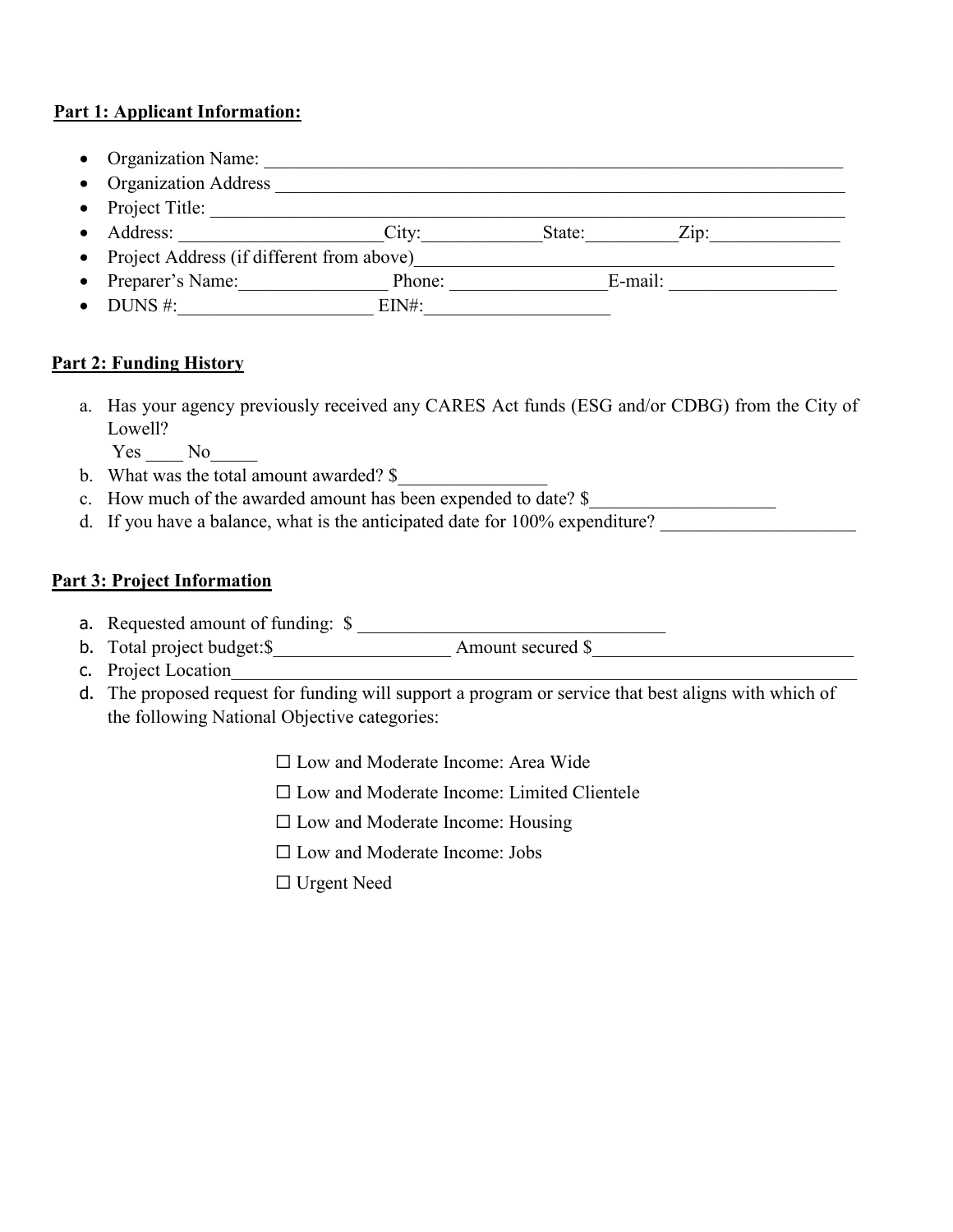e. Describe the scope of work and how this prevents, prepares for, and or responds to Coronavirus (COVID-19):

f. Describe how recipients will access the services provided:

g. Describe any additional precautions you've put in place for COVID-19:

h. What are your required emergency policies and procedures to address COVID-19?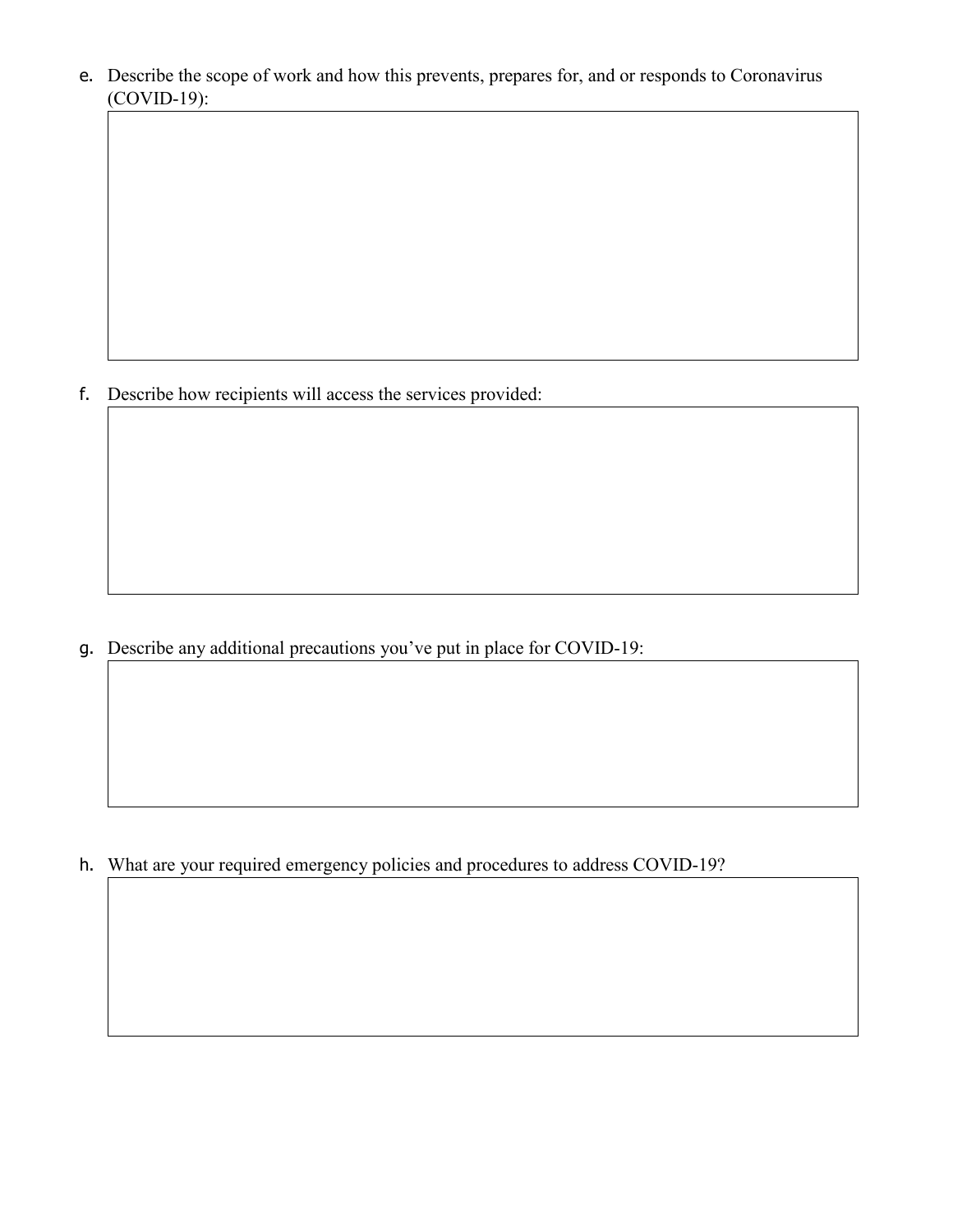#### **Part 4: Outcomes**

a. Identify the number of projected units of services provided by the CDBG-CV 3 funds. The service area must include the City of Lowell and Lowell residents. Please choose one national objective from below.

# ☐ **Low and Moderate Income: Area Wide** • Census Tracts: \_\_\_\_\_\_\_\_\_\_\_\_\_\_\_\_\_\_\_\_\_\_\_\_\_\_ ☐ **Low and Moderate Income: Limited Clientele** • Total Number of Total Clients Served • LMI Clients Served ☐ **Low and Moderate Income: Housing** • Total Number of Households Served \_\_\_\_\_\_\_\_\_\_\_\_\_\_\_\_\_\_\_\_ • Total Number of LMI Households Served ☐ **Low and Moderate Income: Jobs** • Total Number of FTE Jobs to be created \_\_\_\_\_\_\_\_\_\_\_\_\_\_\_\_\_\_\_\_ • Total Number of LMI FTE Jobs to be created \_\_\_\_\_\_\_\_\_\_\_\_\_\_\_\_\_\_\_\_\_\_\_\_\_\_\_\_\_\_\_\_\_\_\_ ☐ **Urgent Need - For city use only.**

#### **Part 5: Organizational Experience**

a. What is your organization's mission? What core services are provided?

b. Describe the experience your organization has related to this project and the number of years your organization has been providing this service.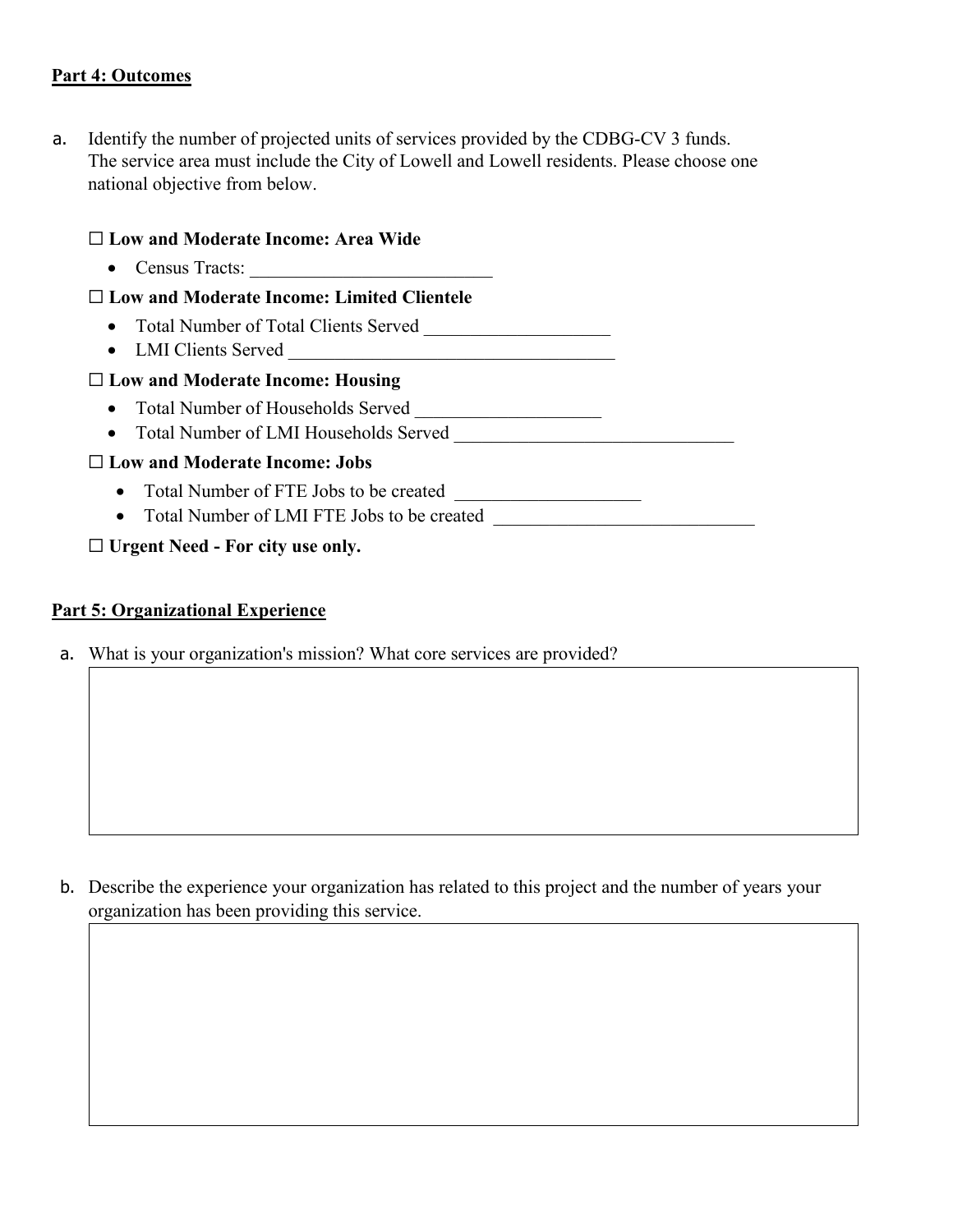#### **Part 5: Budget Information**

#### **Please note that you can only submit invoices for services that occur after the environmental review has been completed.**

a. Requested amount of funding for this project: \$

b. Total project budget:  $\frac{1}{s}$  Amount secured  $\frac{s}{s}$ 

| <b>Source of funds</b> | Amount | <b>Funds Committed? Y</b><br>$^{\prime}$ N | <b>Anticipation<br/>Commitment Date</b> |
|------------------------|--------|--------------------------------------------|-----------------------------------------|
|                        |        |                                            |                                         |
|                        |        |                                            |                                         |
|                        |        |                                            |                                         |
|                        |        |                                            |                                         |
|                        |        |                                            |                                         |

c. Personnel Costs – please list the staff positions that will be paid for by these funds.

|                                 |                |                               | Personnel costs that billed to CDBG-CV3 |                     |                      |                       |
|---------------------------------|----------------|-------------------------------|-----------------------------------------|---------------------|----------------------|-----------------------|
| Job Title                       | Hourly<br>Rate | <b>Total Salary</b><br>$^{+}$ | <b>Salary Billed</b><br>to              | Fringe              | Total<br>CDBG-       | % of Salary<br>$^{+}$ |
|                                 |                | Fringe                        |                                         | Billed to           | CV3 Costs            | Fringe                |
|                                 |                | <b>Benefits</b>               |                                         | <b>CDBG-CV</b><br>3 | for this<br>Position | Charged to<br>CDBG-   |
|                                 |                |                               |                                         |                     |                      | CV3                   |
| Example:<br><b>Case Manager</b> | \$31.30        | \$65,100                      | \$26,250                                | \$6,300             | \$32,550             | 50%                   |
|                                 |                |                               |                                         |                     |                      |                       |
|                                 |                |                               |                                         |                     |                      |                       |
|                                 |                |                               |                                         |                     |                      |                       |
|                                 |                |                               |                                         |                     |                      |                       |
| <b>TOTALS</b>                   | \$             | \$                            | \$                                      | \$                  | \$                   |                       |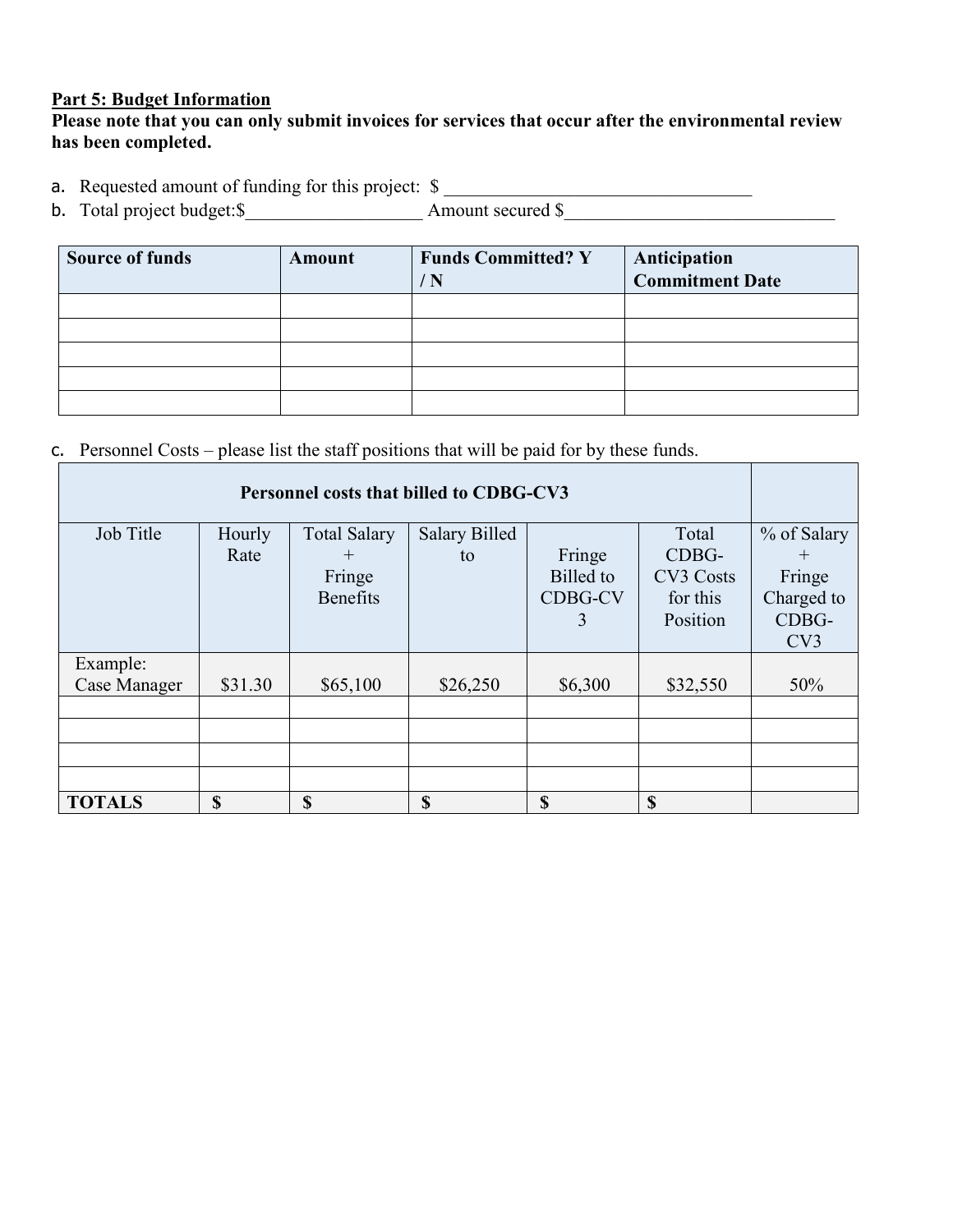d. **Program Activity** Costs– please list non-personnel costs that will paid for by these funds.

| <b>Non-Personnel Activity Costs</b> |                             |                                                             |                                                                  |
|-------------------------------------|-----------------------------|-------------------------------------------------------------|------------------------------------------------------------------|
| <b>Program Activity Costs</b>       | <b>Total Activity Costs</b> | <b>Total Activity Cost</b><br><b>Billed to CDBG-</b><br>CV3 | % of Total Activity<br><b>Costs Billed to</b><br><b>CDBG-CV3</b> |
| Example: Purchase PPE<br>Materials  | \$1,600                     | \$800                                                       | 50%                                                              |
|                                     |                             |                                                             |                                                                  |
|                                     |                             |                                                             |                                                                  |
|                                     |                             |                                                             |                                                                  |
|                                     |                             |                                                             |                                                                  |
|                                     |                             |                                                             |                                                                  |
|                                     |                             |                                                             |                                                                  |
| <b>TOTALS</b>                       | <b>S</b>                    | S                                                           |                                                                  |

# **Part 6: Project Readiness**

**a. Please provide project timelines and any required permits or special considerations that must be taken for the project to move forward.**

| <b>Activity</b> | <b>Dates</b> | <b>Comments</b> |
|-----------------|--------------|-----------------|
|                 |              |                 |
|                 |              |                 |
|                 |              |                 |
|                 |              |                 |
|                 |              |                 |

# **Part 7: Additional Information**

Please use this section to provide us with additional information that might assist the staff in decision making.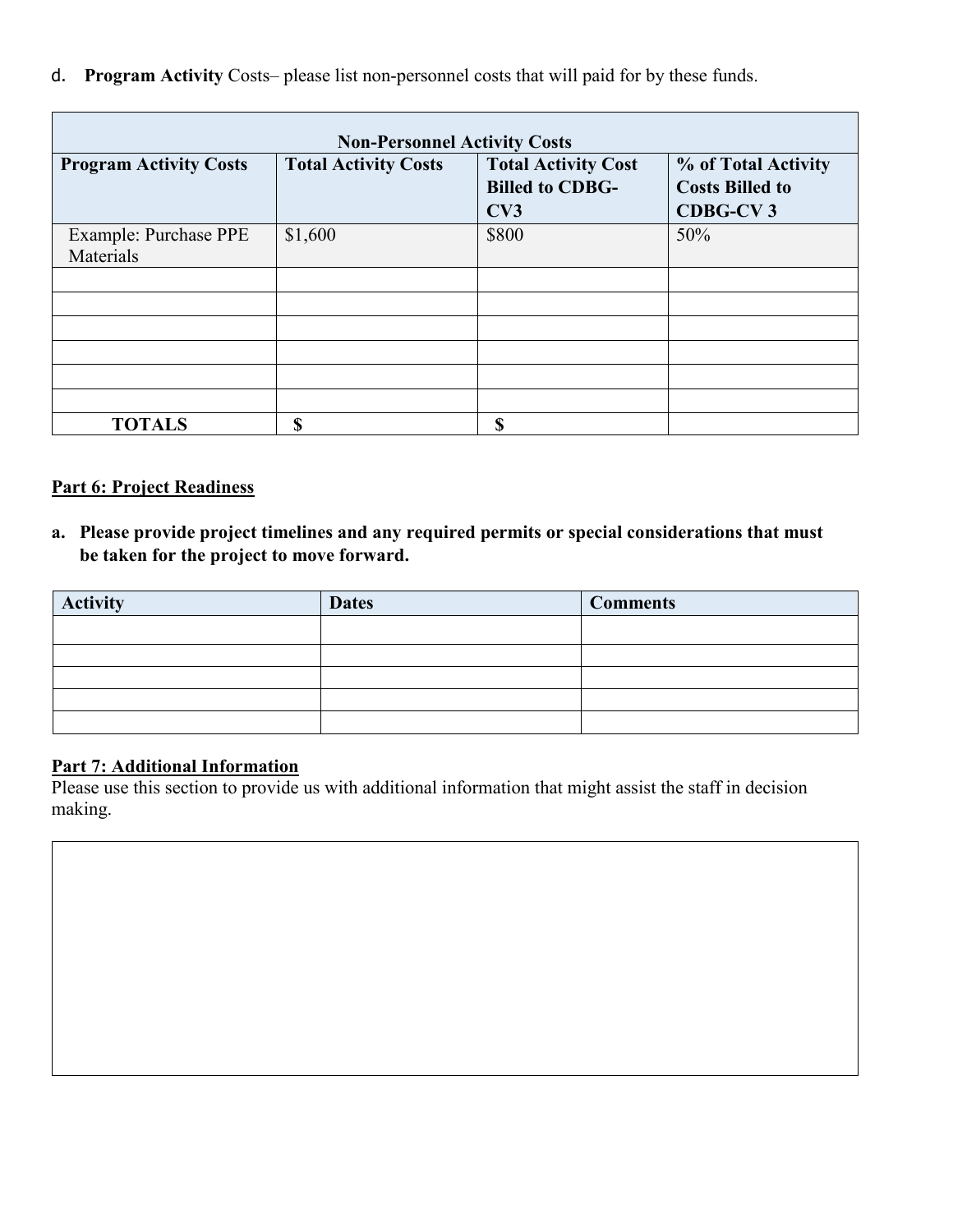#### **Part 8: Authorization to Submit Proposal**

This application is submitted by the undersigned with the full knowledge and consent of the governing body of this organization and is, to the undersigned's best knowledge, accurate in all details.

| Name. | $\overline{\phantom{0}}$<br>1 u v. |
|-------|------------------------------------|
|-------|------------------------------------|

Signature: \_\_\_\_\_\_\_\_\_\_\_\_\_\_\_\_\_\_\_\_\_\_\_\_\_\_\_\_ Date: \_\_\_\_\_\_\_\_\_\_\_\_\_\_\_\_\_\_\_\_\_\_\_\_\_\_\_\_\_\_\_\_\_\_\_\_\_\_\_

(Electronic signature acceptable)